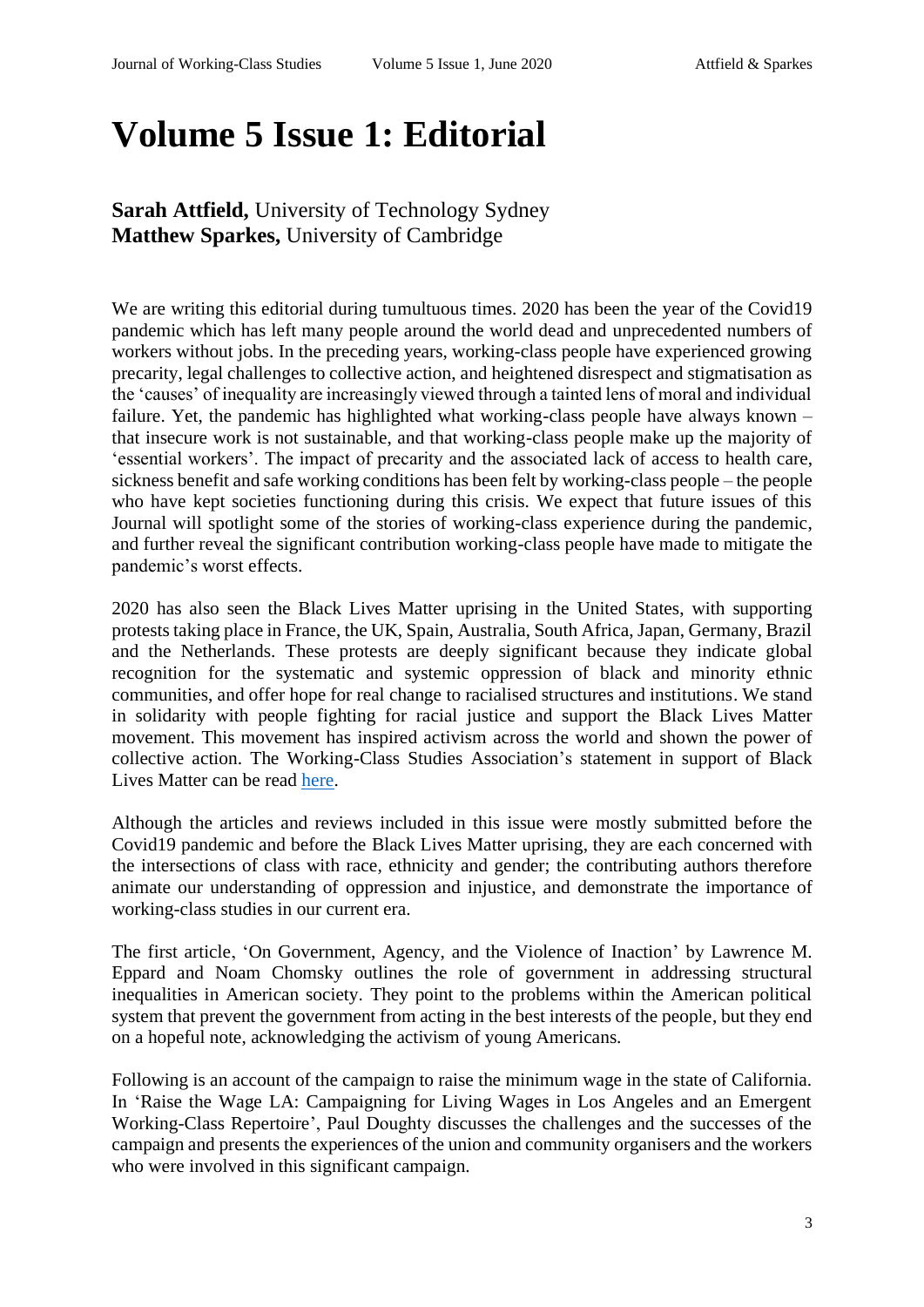Andrew Dawson and Bryonny Goodwin-Hawkins offer some insights into the pro-Brexit vote in some deindustrialised towns in the UK. 'Post-Industrial Industrial *Gemeinschaft*: Northern Brexit and the Future Possible' points to the way that the Brexit campaign offered promises of work to some communities, particularly the industrial work that had previously supported their towns.

The next article takes us back to the  $US - in$  'Differential Opportunity for Men from Low-Income Backgrounds across Pennsylvania' Lawrence M. Eppard, Troy S. Okum and Lucas Everidge examine equality of opportunity among low-income men in Pennsylvania counties and point to the place-based issues that can impact on opportunities.

George Towers, Joan R. Poulsen, Darrin L. Carr and Aimee N. Zoeller discuss the challenges faced by working-class faculty in finding suitable career mentors in 'Mentoring for Faculty from Working-Class Backgrounds' and consider the successes and lessons learnt during a pilot mentoring program at their institution.

The issue then moves in another direction and the next two articles are literature focused. Leah Richards examines themes of class anxieties present in the story popularly known as Sweeney Todd in 'Class, Crime, and Cannibalism in The String of Pearls; or, The Demon Barber as Bourgeois Bogeyman' and argues that the story of the murderous barber operates as an 'eat the rich' revenge fantasy that disturbed the middle classes.

Erika Meyers' 'Nationalizing Realism in Dermot Bolger's *The Journey Home*' considers how Irish author Dermot Bolger uses graphic accounts of poverty and abuse in his realist novel to illustrate the ways that capitalist structures oppress working-class people.

There is a turn to television in 'Are we All "BBC Dad" Now? What Covid19 Restrictions Reveal about Comedy, Class, Paid Work, Parenting and Gender', where Liz Giuffre looks at the inequities of working from home and the implications relating to the class and gender of the at-home worker. She suggests that not all working from home is equal, and she uses examples of comedians broadcasting shows from home to illustrate these inequalities.

The popular culture theme is maintained in Gloria McMillan's two review essays, 'Anti-Union Clichés float *On the Waterfront*: Rhetorical Analysis of the Film' and '*Citizen Kane* and *How Green was My Valley*: Have We Sold Ourselves Short?'. In these essays she uses the case studies to demonstrate the anti-union sentiment in some classic Hollywood film and compares this to more sympathetic portrayals of working-class life.

And the article section ends with Sara Appel's curated selection of working-class undergraduate student essays on a diverse range of topics. The essays cover working-class environmentalism, the problematic aspects of documentary photography that uses poor people as subjects, the importance of understanding sex work as work and the role of public transport in both crossing and reinforcing the class divide. The student writers in this collection show insight, research and great enthusiasm for their chosen topics.

A number of book reviews complete the issue (seven altogether). The book reviews editor, Christie Launius brings a diverse range of books to the attention of readers. Books reviewed cover topics such as working-class writing and working-class writers, the experiences of working-class adults in the anthracite coal region of rural Pennsylvania, poverty and class